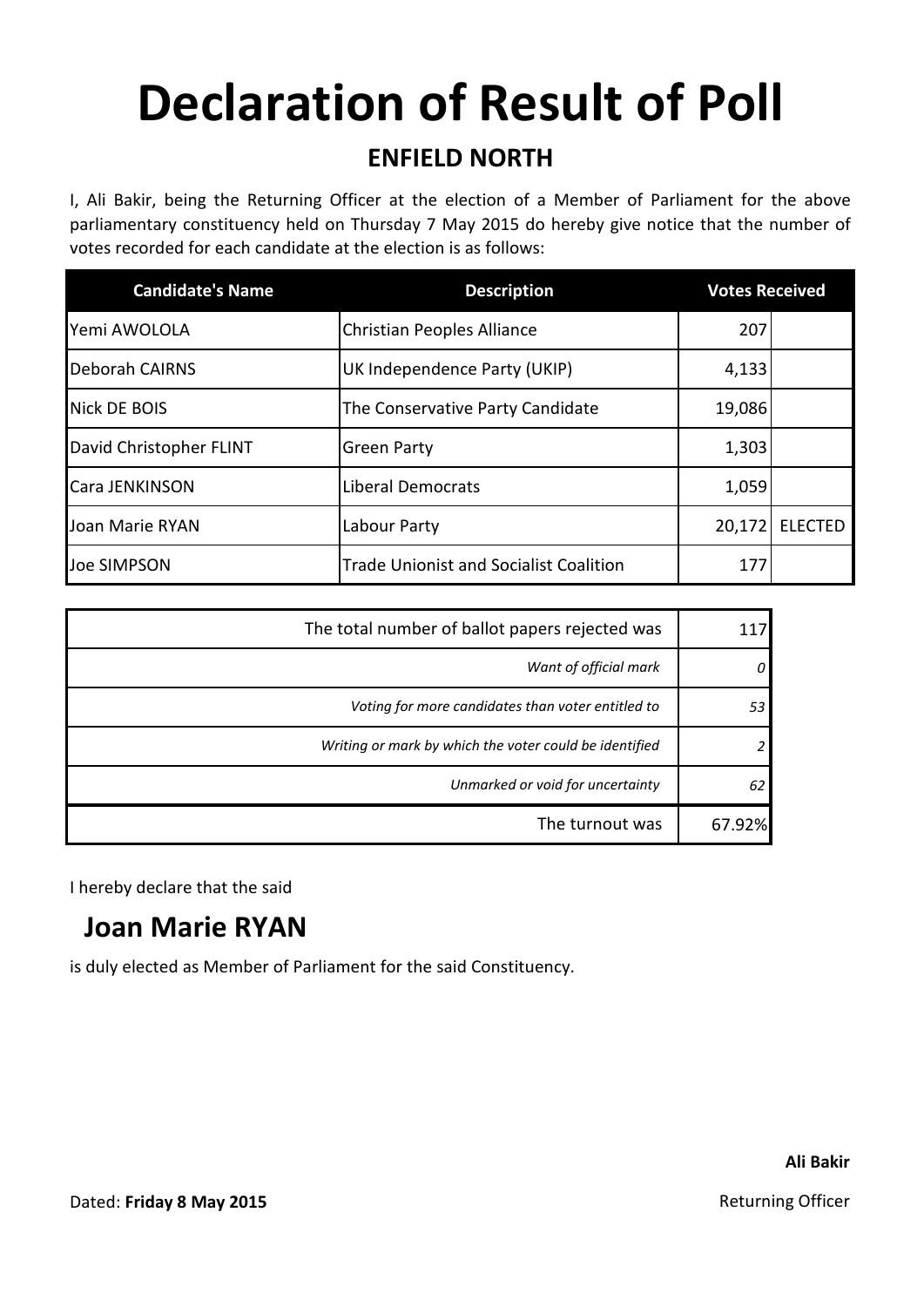# **Declaration of Result of Poll**

#### **ENFIELD SOUTHGATE**

I, Ali Bakir, being the Returning Officer at the election of a Member of Parliament for the above parliamentary constituency held on Thursday 7 May 2015 do hereby give notice that the number of votes recorded for each candidate at the election is as follows:

| <b>Candidate's Name</b>    | <b>Description</b>               | <b>Votes Received</b> |                |
|----------------------------|----------------------------------|-----------------------|----------------|
| David BURROWES             | The Conservative Party Candidate | 22,624                | <b>ELECTED</b> |
| <b>Bambos CHARALAMBOUS</b> | Labour Party                     | 17,871                |                |
| Jean ROBERTSON-MOLLOY      | <b>Green Party</b>               | 1,690                 |                |
| David Leonard SCHOFIELD    | UK Independence Party (UKIP)     | 2,109                 |                |
| Paul D SMITH               | <b>Liberal Democrats</b>         | 1,518                 |                |

| The total number of ballot papers rejected was         |        |
|--------------------------------------------------------|--------|
| Want of official mark                                  |        |
| Voting for more candidates than voter entitled to      | 43     |
| Writing or mark by which the voter could be identified |        |
| Unmarked or void for uncertainty                       | 87     |
| The turnout was                                        | 70.76% |

I hereby declare that the said

### **David BURROWES**

is duly elected as Member of Parliament for the said Constituency.